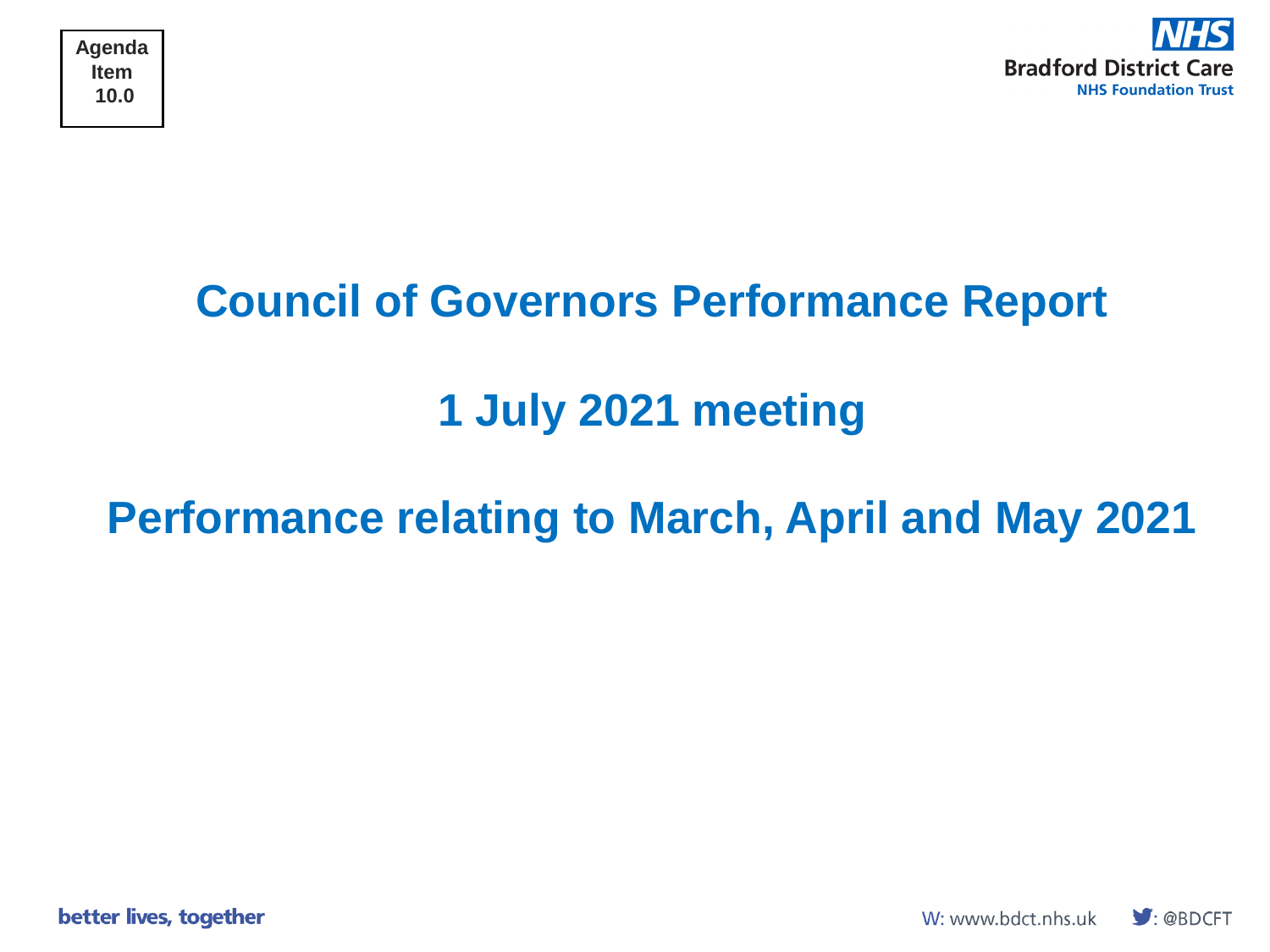## **Overview and Recommendations**



**Bradford District Care NHS Foundation Trust** 

- The purpose of the performance report is to assist the Council of Governors in seeking assurance against the Trust's performance and progress in delivery of a broad range of key targets and indicators.
- Since March 2020, the Board, its Committees and associate sub-groups have used a consistent data pack containing high level dashboards supported by individual data charts. In November 2020, the Board approved a revised operational governance structure and reporting arrangements and subsequent changes to meeting schedules and flows of information. The changes form part of the continued development of the Trust's performance management framework. In May 2021, the Audit Committee approved the updated performance management framework 2021 – 2023.
- The Council of Governors Performance Report uses selected narrative and slides from the Board Integrated Performance Report. (With effect from February 2021, a separate, complementary finance report is provided monthly to Board.) It is proposed that a Council of Governors sub-group consider the new Board Integrated Performance Report to select the most appropriate content for a revised Council of Governors Performance Report.

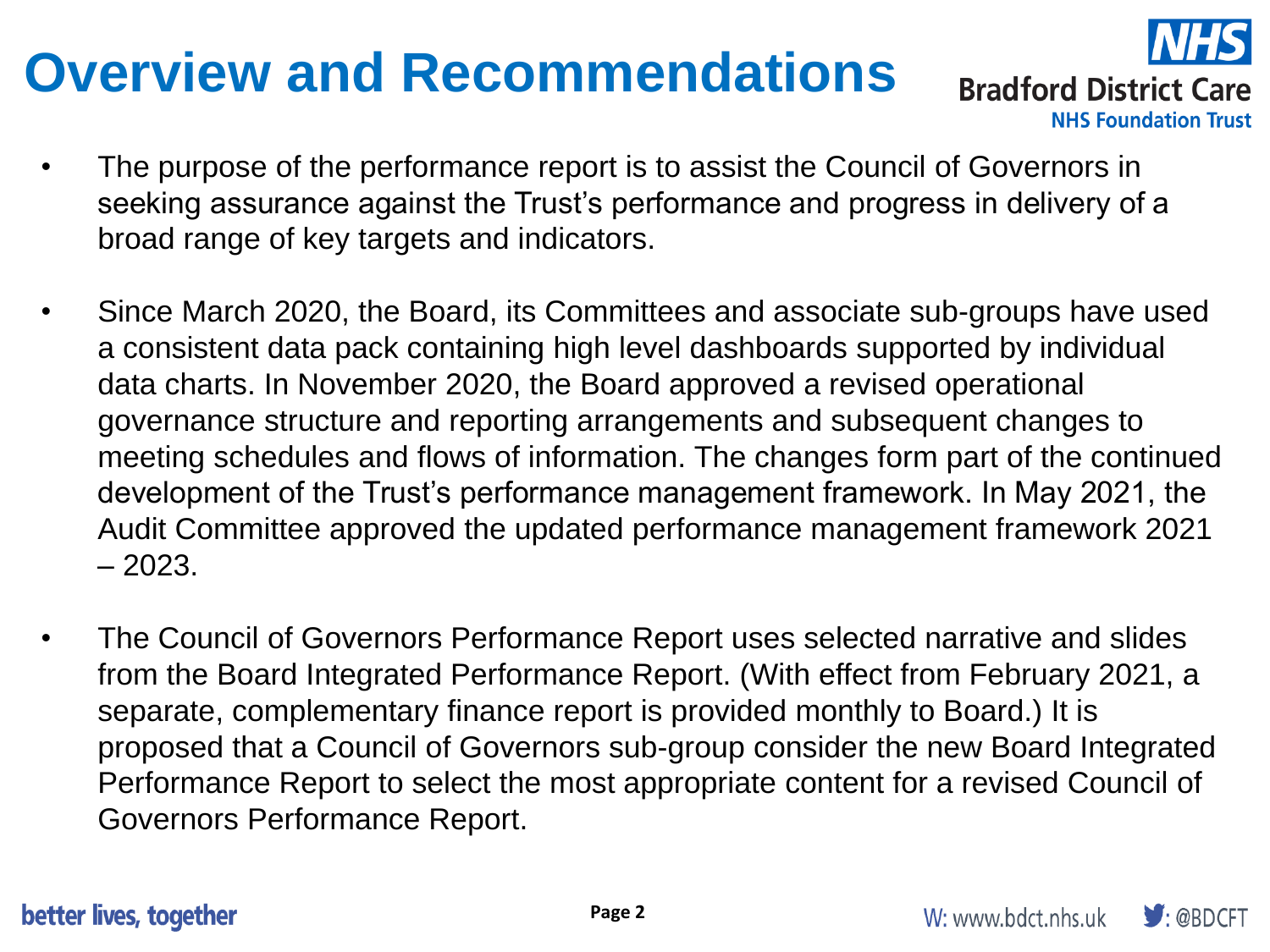## **Key Themes**

**Bradford District Care NHS Foundation Trust** 

Ongoing impact of COVID-19 on:

- **inpatient mental health acuity**, occupancy, associated inpatient staffing pressures and increased use of acute adult and Psychiatric Intensive Care Unit (PICU) beds. This includes responding to high current occupancy but also actions taken to support infection prevention and control through isolating and cohorting.
- **demand and capacity** within a growing number of services including community dental services, speech and language therapy for children and young people, Child and Adolescent Mental Health Service (CAMHS), Memory Assessment and Therapy Service (MATS) and psychological therapy services particularly in community mental health services.
- **workforce**  sickness absence due to COVID-19; long term sickness recorded as anxiety, stress and depression; other COVID related absences, for example staff needing to self-isolate; working time directive breaches.

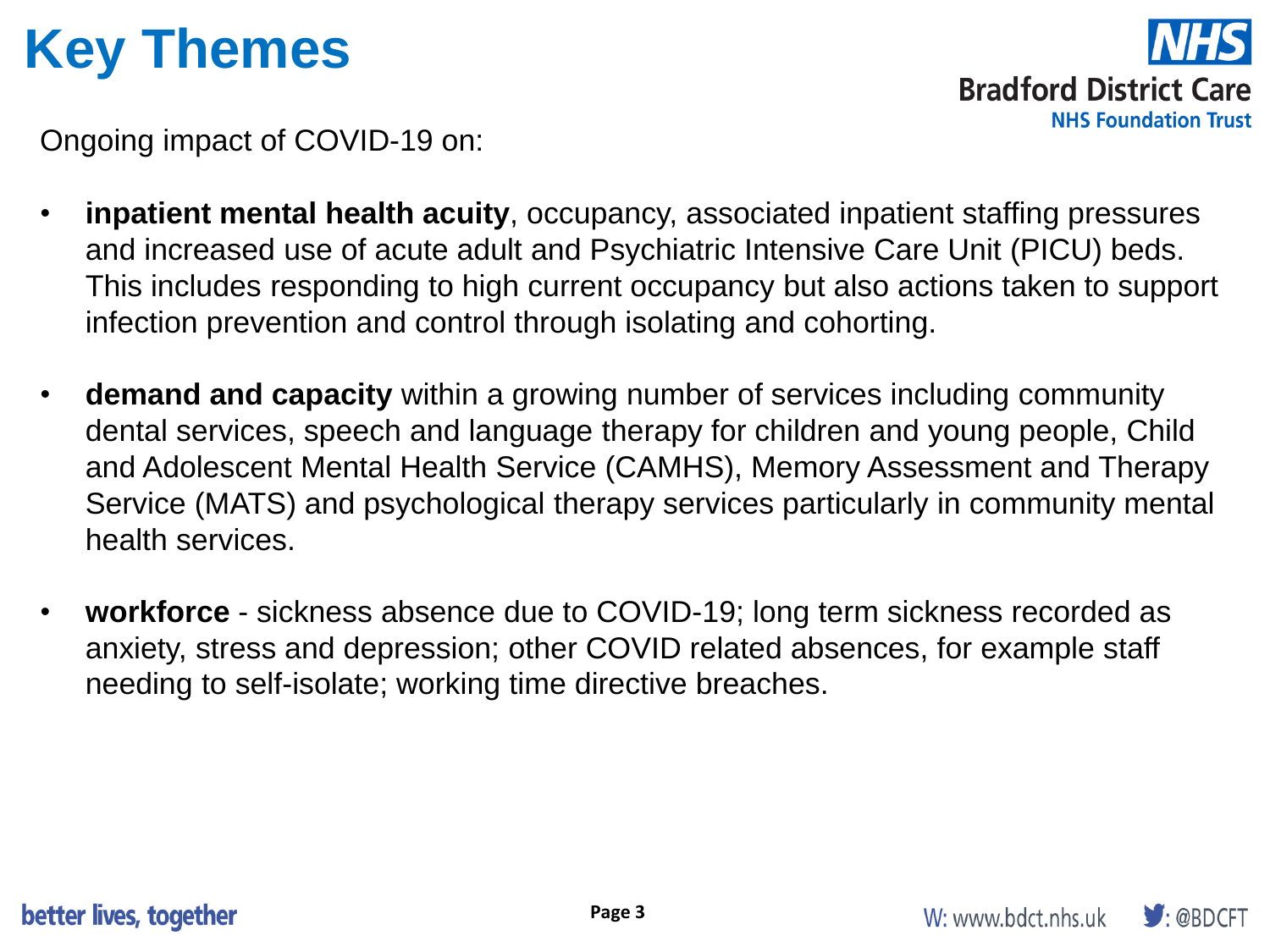## **Quality and Safety Committee**



### **Workforce - Clinical Supervision**

• Actions led by a clinical supervision task and finish group resulted in increased compliance with the clinical supervision policy from 34.8% in October 2020 to 80.2% in November 2020, meeting the Trust target of 80%. Improvement in clinical supervision rates has been sustained (March 85.5%, April 84.2%, May 80.2%). Work is ongoing to ensure that recording on the Electronic Staff Record is embedded in local practice.

### **Quality of Care Delivery - Equipment Maintenance**

- Routine medical devices maintenance was stepped down in response to COVID-19, impacting on compliance with equipment maintenance standards. In June 2020, Leeds Teaching Hospitals Trust medical physics service re-commenced COVID-secure service visits to all risk levels of medical devices. A data cleanse exercise was undertaken in November 2020 to identify any devices to archive from the inventory.
- In May 2021, 90.7% of high risk medical devices have been serviced in the last 12 months, against the Trust target of 95%. Given the lower levels of compliance for medium and low risk devices in community services (medium risk devices 77.7%, low risk devices 78.7%), processes are being improved across community physical health services to ensure that data cleanse is done as part of everyday working and not once every 12 months.

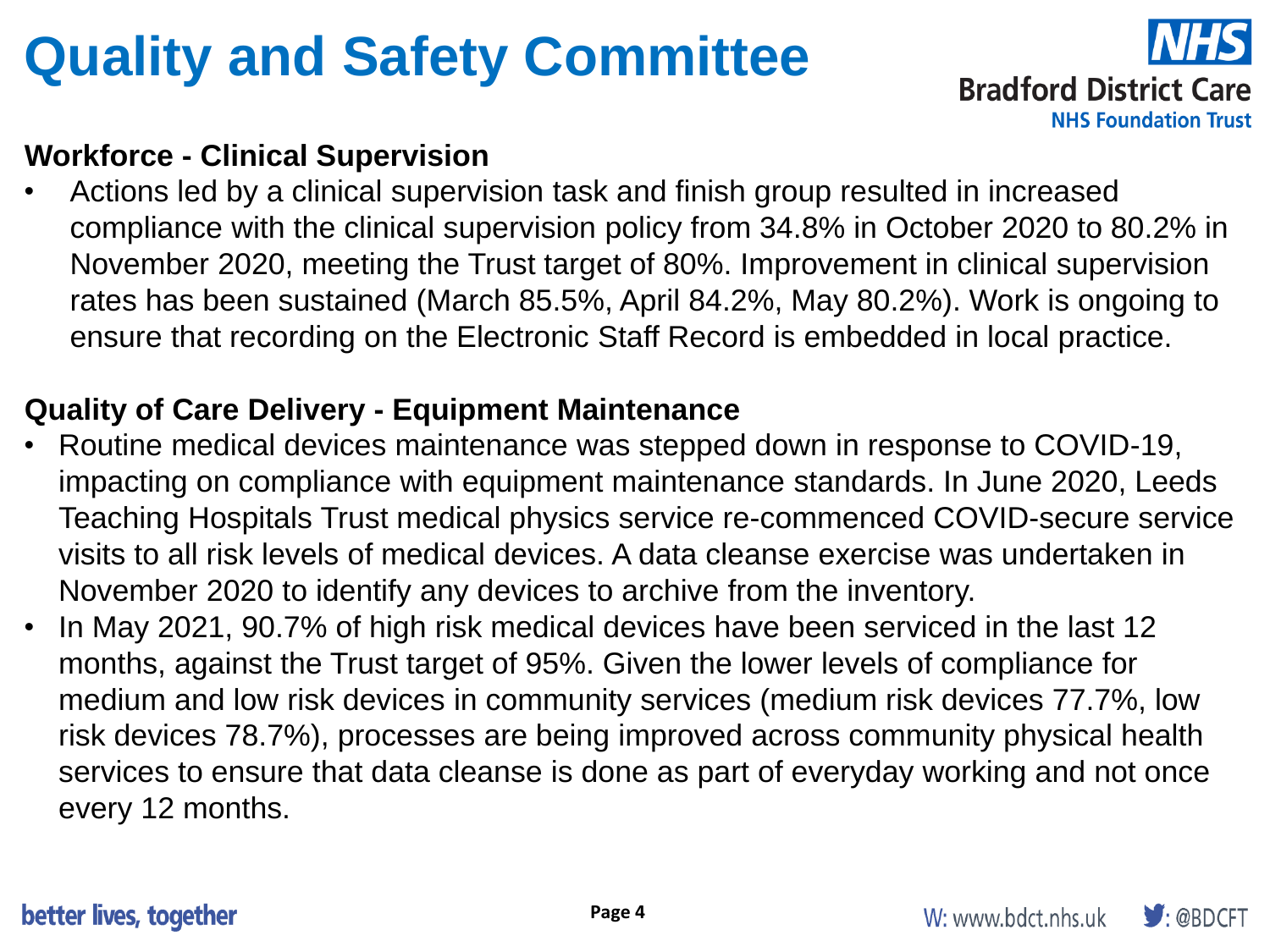# **Mental Health Legislation Committee INTED**

**NHS Foundation Trust** 

### **Mental Health Act – Use of Section 2**

• In May, June and July 2020 the numbers of new Section 2s were higher than the prior 6-month generally downward trend, resulting from high demand for beds, high levels of acuity and a greater proportion of admissions of individuals previously unknown to mental health services. The number of new Section 2s reduced to at or below the mean for the period from August 2020 to April 2021.



### **Full Physical Interventions**

• COVID-19 restrictions continue to impact patients and staff significantly. There has been an increase in the number of episodes of full physical intervention. However there has not been a corresponding increase in episodes of prone restraint or episodes of seclusion, and incidents of rapid tranquilisation remain within expected levels.

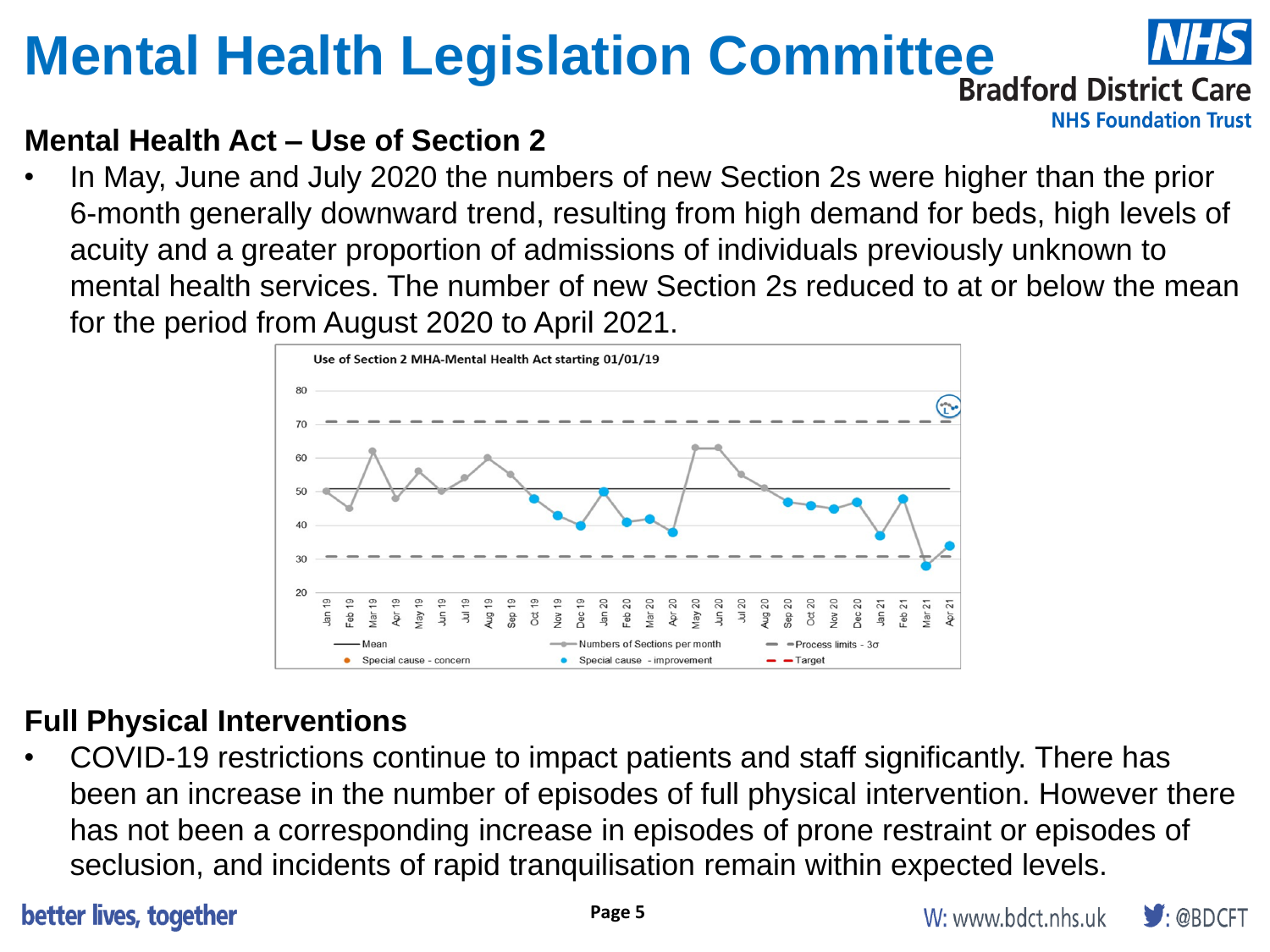### **are Trust Way Are**

**Bradford District Care Lead Director** Patrick Scott **Narrative agreed at Action Status NHS Foundation Trust Owner/Source** Greg Sawiuk **Accountable MHLC Cause for concern April 2021** Episodes of Full Physical Intervention-Mental Health Act starting 01/01/19 Full Physical Interventions - 52 100 90 **Data monitoring** 80 70 The data shows that compared to 60 2019, when 7 out of 12 months were below average, all of 2020  $\rightarrow$ 50 and Q1 of 2021 are above average  $40$ and 6 months exceed the Upper 30 Control Limit (UCL) 20 **Goal/ target** 10 Jan 19 Feb 19 Mar<sub>19</sub> **Apr 19** May 19 **Jun 19** Jul 19 Aug 19 Sep 19 Oct 19 Nov 19 Dec<sub>19</sub> Jan 20 Feb 20 Mar 20 **Apr 20** Vlay 20 Jun 20 Jul 20 Aug 20 Sep 20 Oct 20 Nov 20 Dec<sub>20</sub> Jan 21 Feb  $21$ Mar 21 21  $\overline{R}$ Whilst the trust aims to have 0 incidents, it is proactive in - Mean  $\rightarrow$  per month  $\rightarrow$  Process limits - 3 $\sigma$ • Special cause - concern • Special cause - improvement - Target supporting reporting from staff

| <b>Detail</b>                                                                                                                                                                     | What does the<br>chart say?                                      | <b>Issues</b>                                                                                                                                          | <b>Actions</b>                                                                                            | <b>Mitigation</b>                                                                                                                                                              | <b>Forward view</b>                                                                         |
|-----------------------------------------------------------------------------------------------------------------------------------------------------------------------------------|------------------------------------------------------------------|--------------------------------------------------------------------------------------------------------------------------------------------------------|-----------------------------------------------------------------------------------------------------------|--------------------------------------------------------------------------------------------------------------------------------------------------------------------------------|---------------------------------------------------------------------------------------------|
| Total number of<br>incidents reported.<br>The Committee is<br>also supplied with<br>detailed Escalation<br>Reports first seen at<br>Positive & Proactive<br><b>Steering Group</b> | Incidents have<br>exceeded the UCL 6<br>times since June<br>2020 | Not all instances of<br>intervention relate<br>to disturbed<br>patients. A number<br>of interventions<br>relate impact of<br>isolation<br>requirements | Changes made to<br>admission, transfer<br>and discharge<br>processes, how<br>interventions are<br>managed | All incidents<br>continue to be<br>monitored by the<br>Positive and<br><b>Proactive Steering</b><br><b>Group and Escalation</b><br>Reports are<br>submitted monthly<br>to them | The levels of acuity<br>on wards remains<br>high, coupled with<br>isolation<br>requirements |

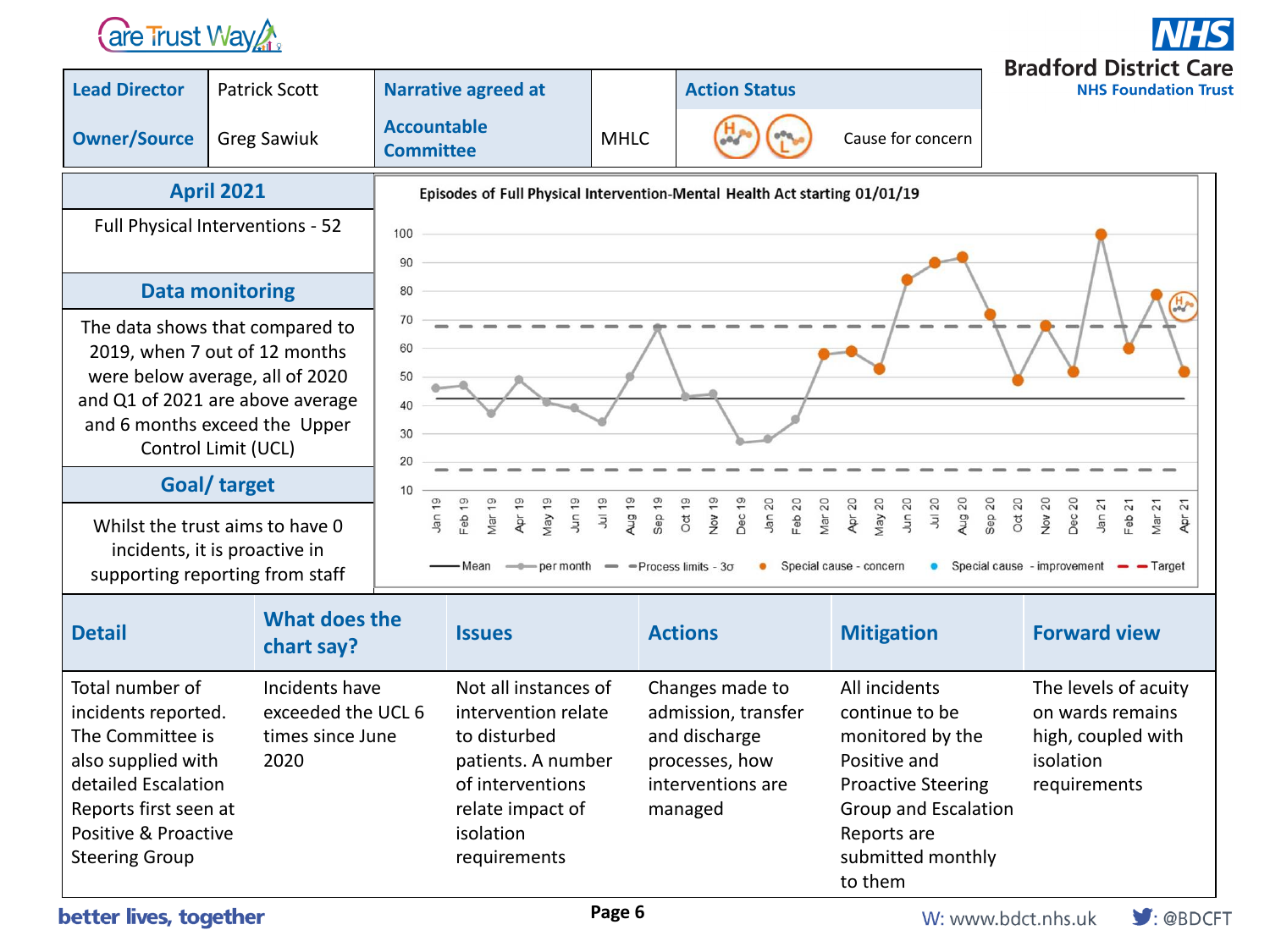# **Workforce and Equality Committee**



**NHS Foundation Trust** 

### **Working Time Directive Breaches**

Staff sickness absence, COVID related absence, for example through staff needing to self-isolate or care for children who are self-isolating, has impacted on the ability to reduce working time directive breaches, particularly ensuring the 11 hour rest period between shifts. Breaches have reduced in March, April and May 2021 due to the implementation of automated roster planning processes.

#### **Sickness Absence**

- Sickness absence rates remain above the Trust's 4% target but within normal variation (March 5.2%, April 5.3%, May 6.1%). Over the last three years the average sickness absence rate has been 5.54%. The sickness absence rate, which is higher than other similar trusts, continues to have a number of negative impacts on the Trust in terms of continuity of service, financial costs (due to bank and agency expenditure) and staff morale.
- The Workforce and Equality Committee received an update on current sickness rates, and a review of impact of COVID-19 on absence levels as a whole, including key hotspot areas, an overview of the health and wellbeing programme that is in place for staff and the new actions that have been put in place to help tackle sickness particularly in hotspot areas. Further work is being undertaken regarding the most appropriate and realistic future sickness absence target.

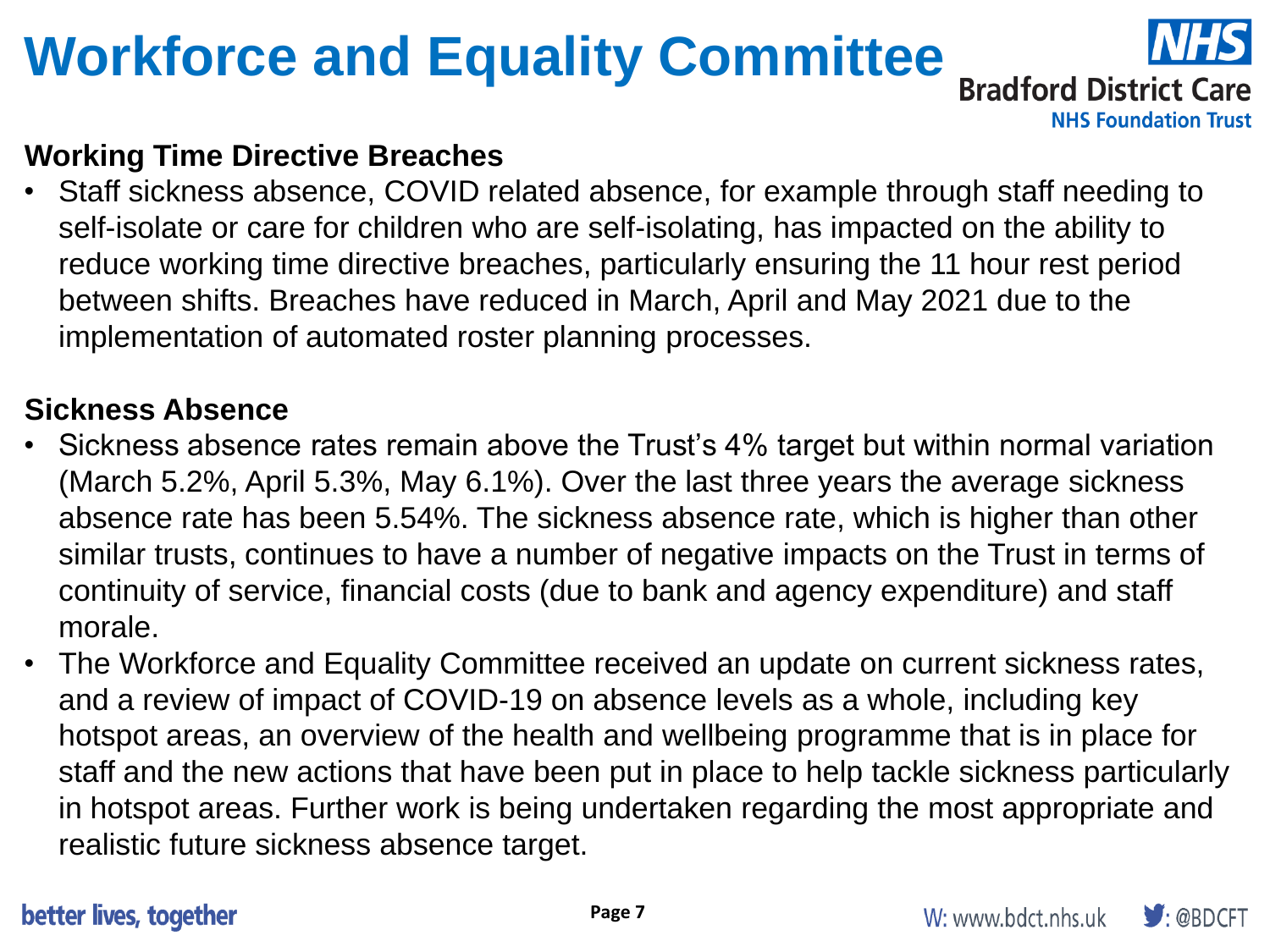## **Finance, Business and Investment Committee**



#### **Out of Area Placements**

- COVID-19 has resulted in an increased number of inappropriate out of area placements for adult mental health services due to a combination of increasingly acute patients requiring an inpatient stay and a reduction in bed capacity to meet COVID safe requirements for isolating and cohorting patients. The Trust has worked with an independent sector partner to block purchase beds, with a rigorous assurance framework in place to oversee quality and maximise capacity available.
- The Trust's ability to meet the national expectation of the elimination of inappropriate out of area placements will depend on internal and external factors including
	- $\circ$  the impact of service models and actions implemented through the Trust's adult mental health transformation programme and the Bradford and Craven crisis and liaison acute mental health programme;
	- o future demand patterns, particularly COVID driven changes in mental health need and service demand;
	- o COVID-19 infection prevention and control requirements, particularly any changes to local arrangements or national guidance around cohorting, isolation and social distancing.

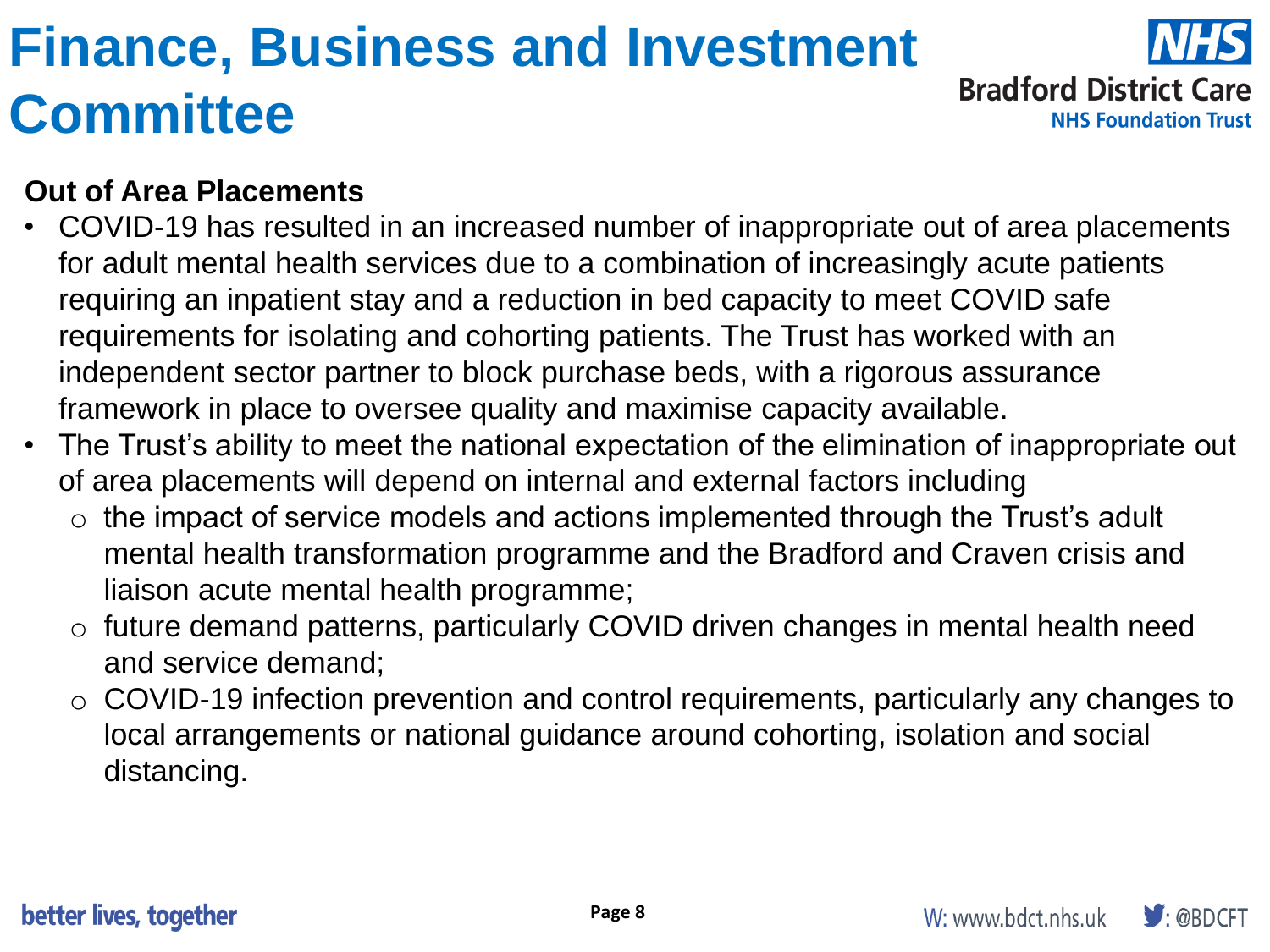

**Bradford District Care NHS Foundation Trust** 

| <b>Lead Director</b> | <b>Patrick Scott</b>         | Narrative agreed at          | Senior Leadership Team                               | <b>Action Status</b> |
|----------------------|------------------------------|------------------------------|------------------------------------------------------|----------------------|
| Owner/Source         | <b>Business Intelligence</b> | <b>Accountable Committee</b> | Finance, Business and<br><b>Investment Committee</b> | Underperformance     |



| <b>Detail</b>                                                                                                                                | What does the<br>chart say?                                                                                                                                                                | <b>Issues</b>                                                                                                                                                                                                                                                   | <b>Actions</b>                                                                                                                              | <b>Mitigation</b>                                                                                                                                              | <b>Forward view</b>                                                                                                                                                                                                                                           |
|----------------------------------------------------------------------------------------------------------------------------------------------|--------------------------------------------------------------------------------------------------------------------------------------------------------------------------------------------|-----------------------------------------------------------------------------------------------------------------------------------------------------------------------------------------------------------------------------------------------------------------|---------------------------------------------------------------------------------------------------------------------------------------------|----------------------------------------------------------------------------------------------------------------------------------------------------------------|---------------------------------------------------------------------------------------------------------------------------------------------------------------------------------------------------------------------------------------------------------------|
| Inappropriate out of<br>area placements for<br>adult mental health<br>services – number of<br>bed days patients<br>have spent out of<br>area | <b>Adult acute:</b><br>27 patients out of<br>area in May (648<br>bed days).<br>Psychiatric<br><b>Intensive Care Unit</b><br>(PICU):<br>8 patients out of<br>area in May (160<br>bed days). | High levels of acuity on<br>adult acute wards.<br>Actions to maintain<br>COVID safe ward<br>environments - capacity<br>reduced by 10 beds to<br>support isolation and<br>cohorting of patients.<br>Increase in general adult<br>admissions compared to<br>2019. | <b>Mobilising</b><br>discharge<br>support monies<br>including<br>specialist<br>housing worker<br>within the new<br>flow transition<br>team. | Independent sector<br>contract initiated<br>January 2021, with<br>assurance<br>framework in place<br>to oversee quality<br>and maximise<br>capacity available. | Nationally, delivery of<br>trajectories to eliminate<br>inappropriate out of<br>area placements have<br>been impacted by the<br>COVID pandemic. West<br>Yorkshire and Harrogate<br><b>Integrated Care System</b><br>trajectories to be<br>agreed for 2021/22. |

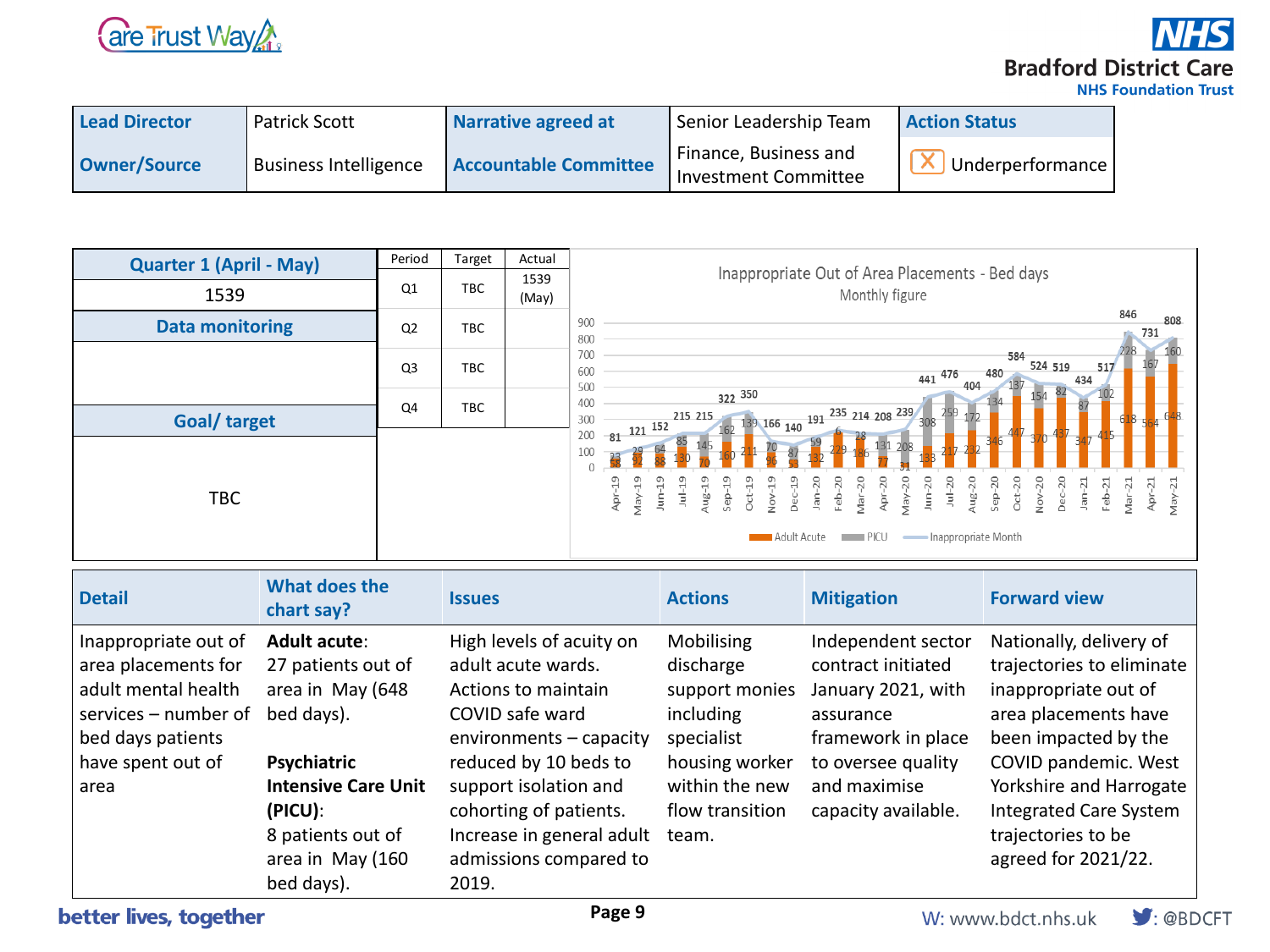# **Waiting Times**



#### **Waiting times standards are being met** in services including:

- podiatry: non-emergency pathways; patients with limb-threatening limb conditions; patients with underlying potentially serious medical condition and/or podiatric need that requires intervention;
- speech and language therapy: patients on non-emergency pathways;
- continence: new referrals;
- tissue viability: urgent referrals; non-urgent referrals;
- MyWellbeing College: people completing treatment;
- CAMHS: referral to first appointment (assessment); referral to second appointment (treatment);
- early intervention in psychosis: people with a first episode of psychosis who begin treatment with a NICE recommended package.

#### **Waiting times standards are not currently being met** in the following services:

- community dental service: clinic services; treatment under general anaesthetic;
- speech and language therapy: paediatrics;
- CAMHS: broader CAMHS pathways (impacted by the activation of the business continuity plan to reduce waits for 'core' CAMHS); neurodevelopment assessment; children and young people with eating disorders from referral to start of NICE approved treatment;
- psychological therapies: community mental health services psychological therapies; learning disability psychology;
- MATS: time waiting from referral to first appointment;
- adult autism: referral to diagnostic assessment;
- adult attention deficit hyperactivity disorder (ADHD): assessment; treatment initiation.

Partnership approaches are in place to support individuals and carers who are waiting, including a partnership model with voluntary and community services. Reset plans have been developed to address impacts of COVID and ways of working, COVID suppressed demand and resulting impacts upon responsiveness and waiting times. This includes recruitment of additional clinical capacity, adapting models of delivery to include evening clinics and extended hours, outsourcing of specific assessments (MATS and CAMHS neurodevelopment assessment). better lives, together W: www.bdct.nhs.uk  $\blacktriangleright$  : @BDCFT